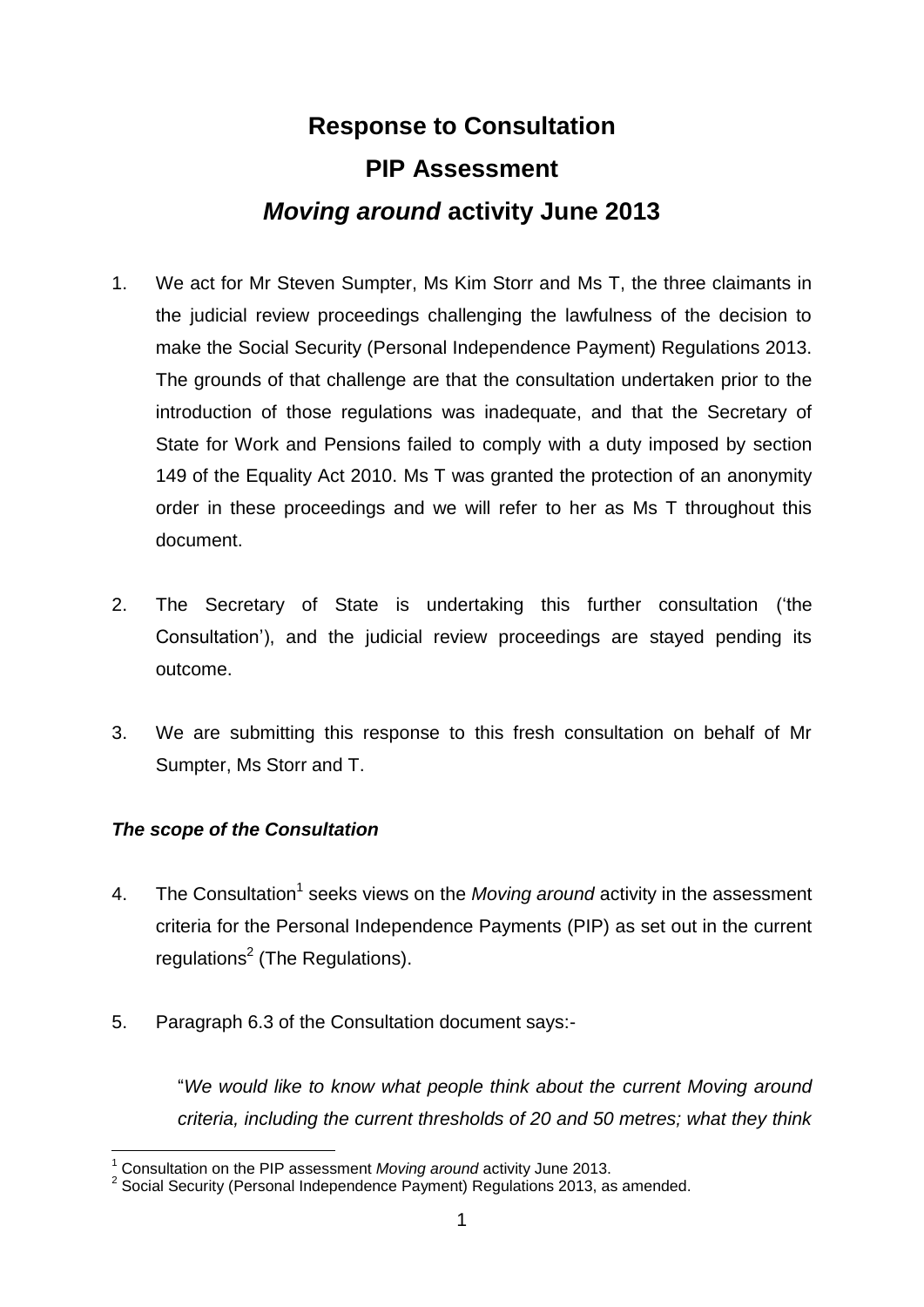*the impact of the criteria will be; and whether they think we need to make any changes to them or assess physical mobility in a different way altogether.*"

#### *Raising the eligibility threshold*

- 6. PIP replaces the current benefit, Disability Living Allowance (DLA) and, in doing so, has raised the eligibility threshold for the higher rate of payment of the mobility component. For those whose mobility difficulties are physical only, there is no possibility of securing any compensatory points on the '*Planning a journey*' activity.
- 7. There has, to date, been no clear acknowledgement that the eligibility criteria for the Moving around activity are more restrictive than those currently used for DLA. For this reason, we have set out below the threshold for eligibility for the high rate mobility component of DLA in some detail so that the comparison with the PIP criteria can be made.
- 8. The mobility component of DLA is paid at two rates. The higher rate is paid to those who are unable or virtually unable to walk<sup>3</sup>.
- 9. When assessing an individual's inability or virtual inability to walk, a number of factors are taken into account, including the distance that can be walked; the speed of walking; length of time for which the individual can walk; and the manner which an individual can progress without severe discomfort. The test is whether the individual can walk outdoors.
- 10. It is important to be clear what is meant by walking. A person is considered unable to walk if they cannot move their body along by alternate, weightbearing steps of the feet (Sanhu v SSWP [2010] EWCA Civ 962).

<sup>1</sup>  $3$  Regulation 12 the Social Security (Disability Living Allowance) Regulations 1991.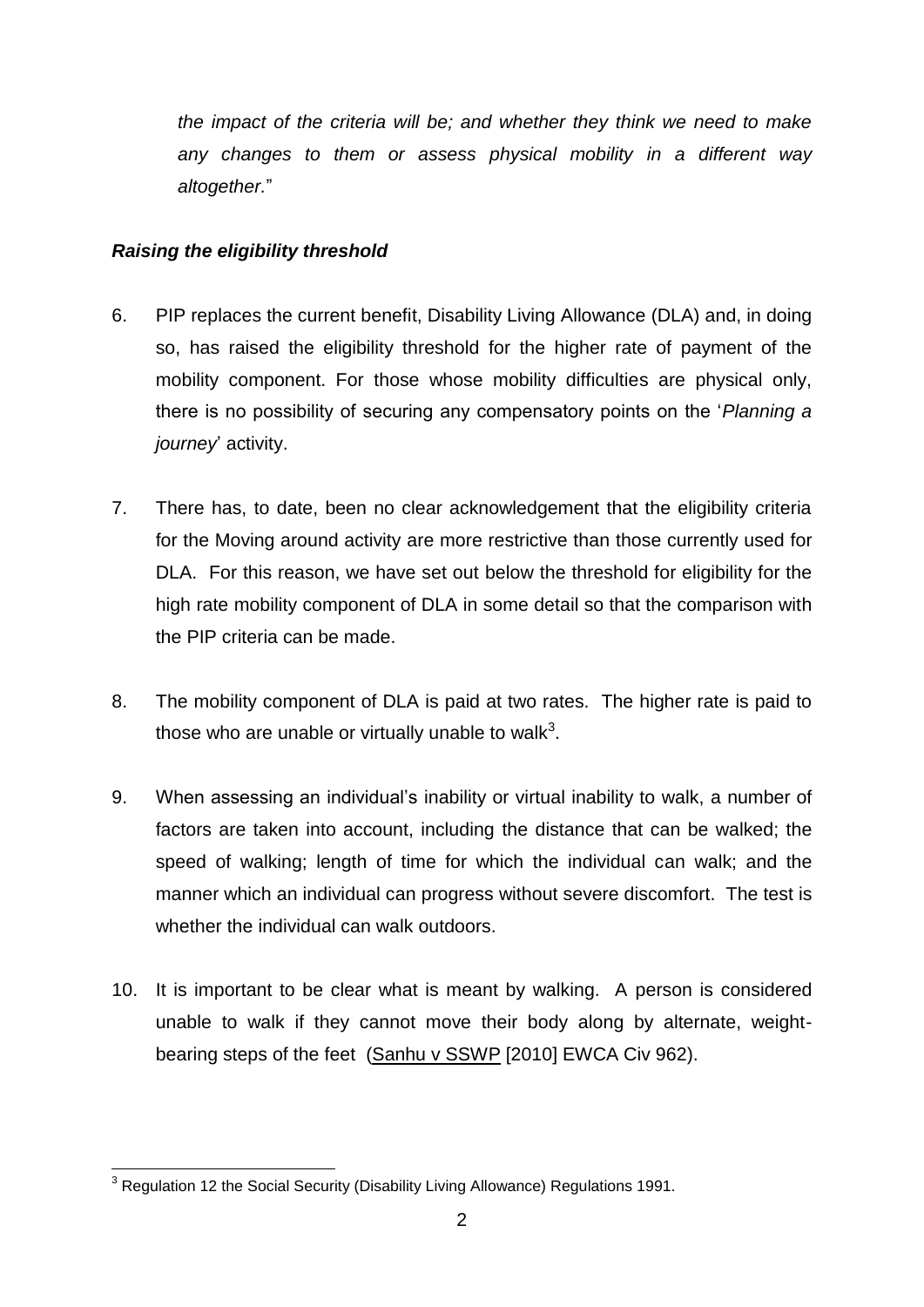- 11. The ability to walk is considered taking into account aids and prostheses i.e. a person is considered to be able to walk for the purpose of DLA if they can do so with a stick or crutches. However, because of the definition of walk, a person with only one leg and no artificial limb suitable to be used, is regarded as being unable to walk, even if they can get around on crutches (R(M)2/89).
- 12. Although the statutory provisions do not specify a threshold distance, the guideline distance used has been 50 metres.
- 13. Each of our clients is in receipt of the higher rate of the DLA mobility component.

#### *Reasons for reform*

- 14. These are set out in the original public consultation document '*Disability Living Allowance reform*' published in December 2010. Under the heading, "*The problem: a benefit not fit for purpose"*, a number of reasons are given for reform.
- 15. The specific amendments to the criteria for an award of the higher (now enhanced) mobility component on the ground of physical disability are only relevant to addressing the first of these reasons - that "*case loads and expenditure are increasing at a rate never envisaged*". In this context, paragraph 15 says:-

"*To ensure that the new benefit is sustainable and affordable in the longterm, we must reform DLA to make sure we focus on those that need the greatest help to live independently.*" [Emphasis added.]

16. The anticipated number of individuals who will be eligible for the enhanced rate of the mobility component of PIP is significantly less than those who would have been eligible for the higher rate under DLA. The Consultation document says that, with no reform to the DLA system, by May 2018 the projected number qualifying for the highest rate mobility component would be 1,030,000,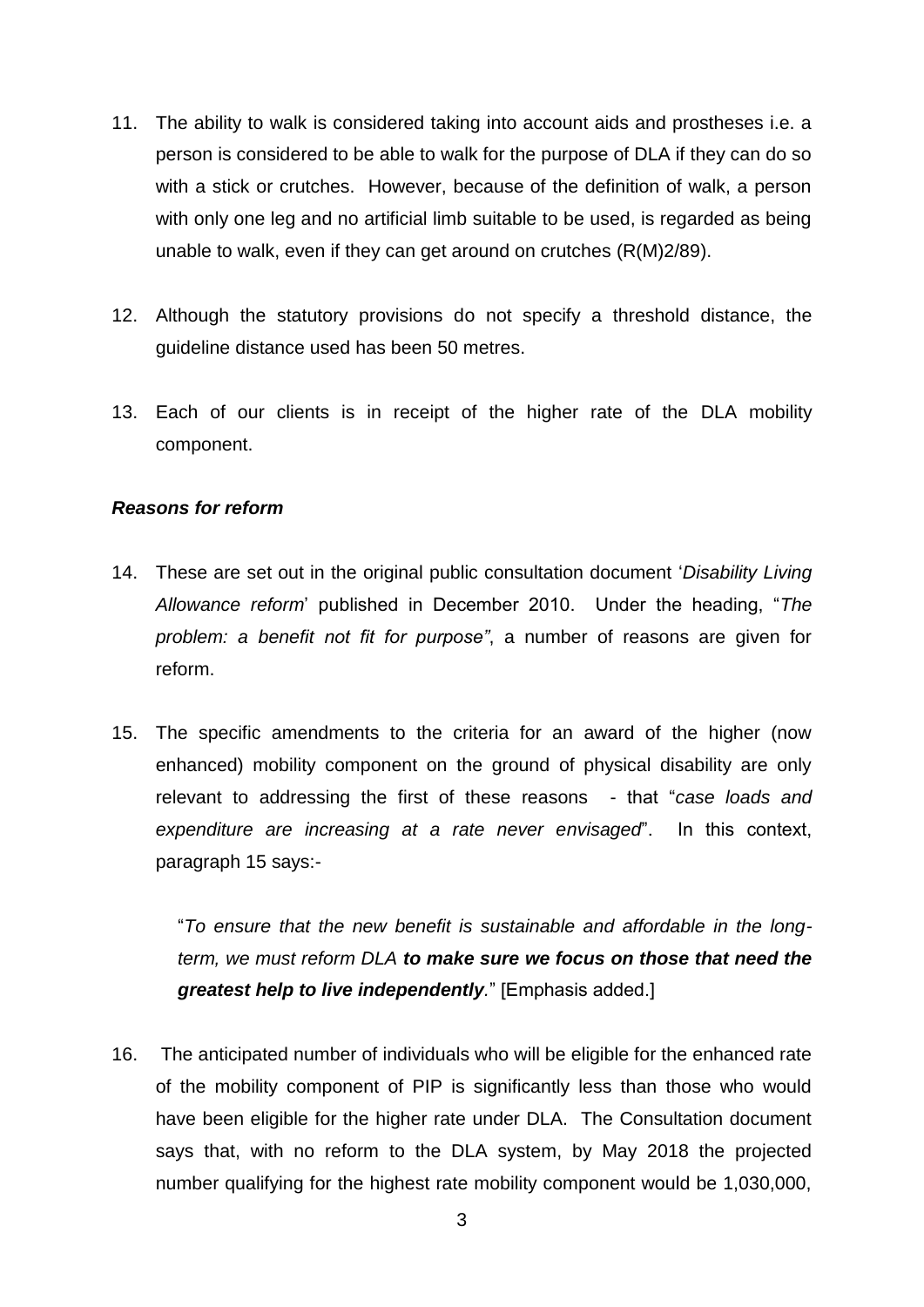but with the current reforms, only 602,000 will be eligible. Clearly, it is anticipated that the reforms to the eligibility criteria for the enhanced of this component will contribute to reduced eligibility, and, therefore, to reducing expenditure. What must be noted here, however, is the Government's commitment to do this in a way that ensures that the benefit is focused "*on those that need the greatest help to live independently*". [Emphasis added.]

#### *The Moving around assessment criteria*

17. The current version of the Moving around criteria is as follows:-

| a. Can stand and then move more than 200 metres, either aided<br>or unaided.                            | 0 pts  |
|---------------------------------------------------------------------------------------------------------|--------|
| b. Can stand and then move more than 50 metres but no more<br>than 200 metres, either aided or unaided. | 4 pts  |
| c. Can stand and then move unaided more than 20 metres but<br>no more than 50 metres.                   | 8 pts  |
| d. Can stand and then move using an aid or appliance more than<br>20 metres but no more than 50 metres. | 10 pts |
| e. Can stand and then move more than 1 metre but no more<br>than 20 metres, either aided or unaided.    | 12 pts |
| f. Cannot, either aided or unaided, -<br>(i) stand; or<br>(ii) move more than 1 metre.                  | 12 pts |

- 18. When determining whether or not a claimant can carry out an activity, the Regulations require that consideration is given to whether it can be carried out safely, repeatedly, in a reasonable time period and to an acceptable standard.
- 19. The activity looks at the ability to move around on the type of surface normally expected out of doors on the flat. (See paragraph 4.14 of the Consultation paper.)
- 20. Stand is defined as standing upright, with at least one biological foot on the ground, with or without suitable aids and appliances. A prosthesis is defined as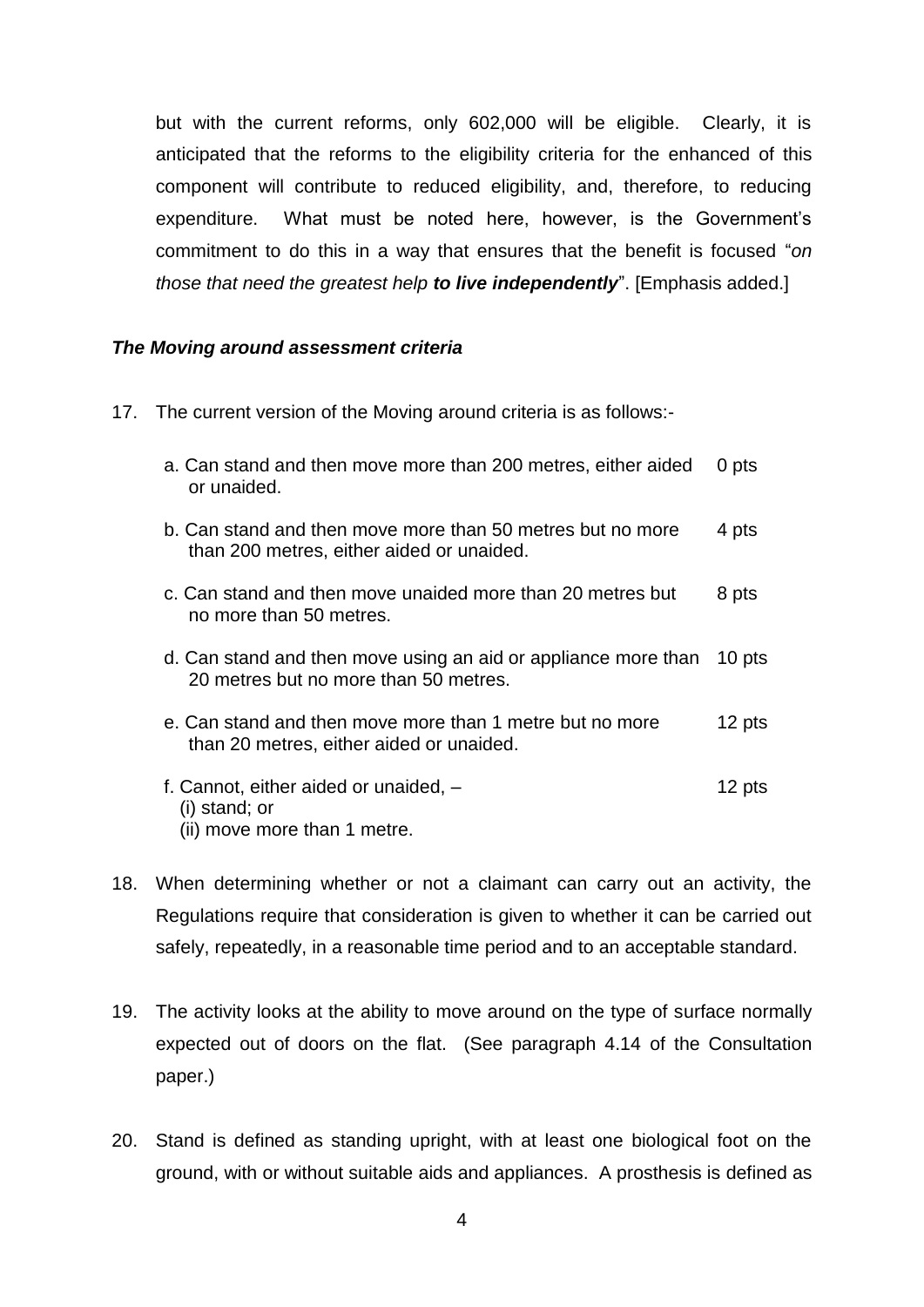an appliance. This means that a person with one prosthetic leg would be considered able to stand, whereas a bilateral lower-limb amputee would not. (See paragraph 4.11.)

- 21. The ability to stand and then move takes into account the use of aids and appliances, including walking sticks, crutches and prostheses.
- 22. A comparison of the Moving around assessment criteria with the criteria for eligibility for the DLA higher rate mobility component on the ground of physical disability (see paragraphs 8-12 above) reveals that they are broadly equivalent save in two significant respects.
- 23. The first is the replacement of the definition of the activity which is being assessed from walking to that of "*standing and then moving*". This change means that a person who is a unilateral amputee who can get around on crutches is now considered to be able to stand and then move and will no longer be automatically eligible for the higher rate. Our clients are not affected by this first change, and we, therefore, do not intend to comment on it.
- 24. The second significant change is that the guideline threshold distance of 50 metres that was used for the purpose of eligibility for the higher rate of the mobility component under DLA, now becomes the threshold distance for eligibility for the standard rate, and the distance for eligibility for the enhanced rate of the PIP mobility component is reduced to 20 metres. Each of our clients is potentially affected by this change and it is this that we will address in detail below.

## *Does this change in the threshold distance assist in achieving the objective of focusing the benefit on those that need the greatest help to live independently?*

25. The purpose of PIP (as with DLA) is to contribute to the additional costs of daily life that are faced by those with disabilities and long-term health conditions. (See paragraph 1.1 of the Consultation document.) The reason for focusing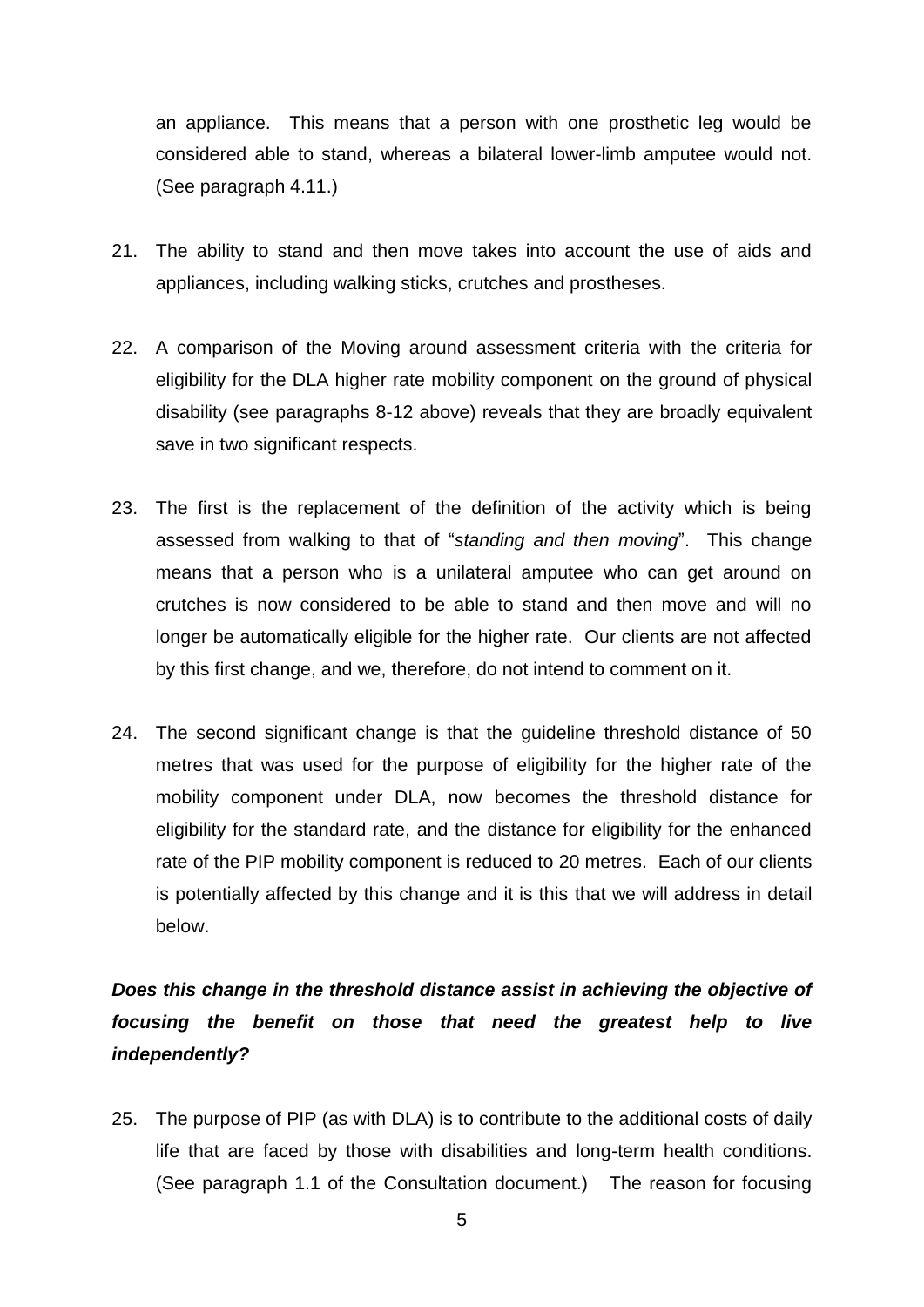support on those with greatest need is set out in the original consultation, "*Disability Living Allowance reform*", December 2010. Paragraph 15 of that document says:-

"*Introducing Personal Independence Payment offers an opportunity to rethink our approach and focus resources on individuals whose impairments*  have the most impact on their lives. As such, we intend to consider *individuals' ability to carry out a range of activities key to everyday life, including some related to award the definition of mobility. Those least able to do so will be awarded the greatest support in the new benefit. There is some evidence to suggest that individuals whose impairments have the greatest impact are likely to experience higher costs. The new assessment will therefore allow us to prioritise support to individuals who face the greatest challenges and expense. As we implement the new assessment, we will assess the extent to which it accurately meets these aims.*" [Emphasis added.]

- 26. Under PIP, the Government pays the enhanced rate of £55.25 per week to those who cannot stand and then move more than 20 metres, and the standard rate of £21 per week to those who can stand and then move more than 20 metres but no more than 50 metres.
- 27. The explanation given for using 20 metres as the benchmark distance to distinguish between those with physical disabilities for whom it is appropriate to pay the standard rate and those to whom it is appropriate to pay the highest rate is set out in paragraph 2.4 of the Consultation paper. This says:-

"*The benchmark of 20 metres was intended to allow us to distinguish between those who are effectively unable to get around due to reduced physical mobility – for example, people who are only able to move between rooms in their house but go no further – and those who have some, albeit limited, mobility. We thought that these criteria could be applied consistently and would make it easier to differentiate between people who should be receiving the enhanced and standard rate. We considered that if we use*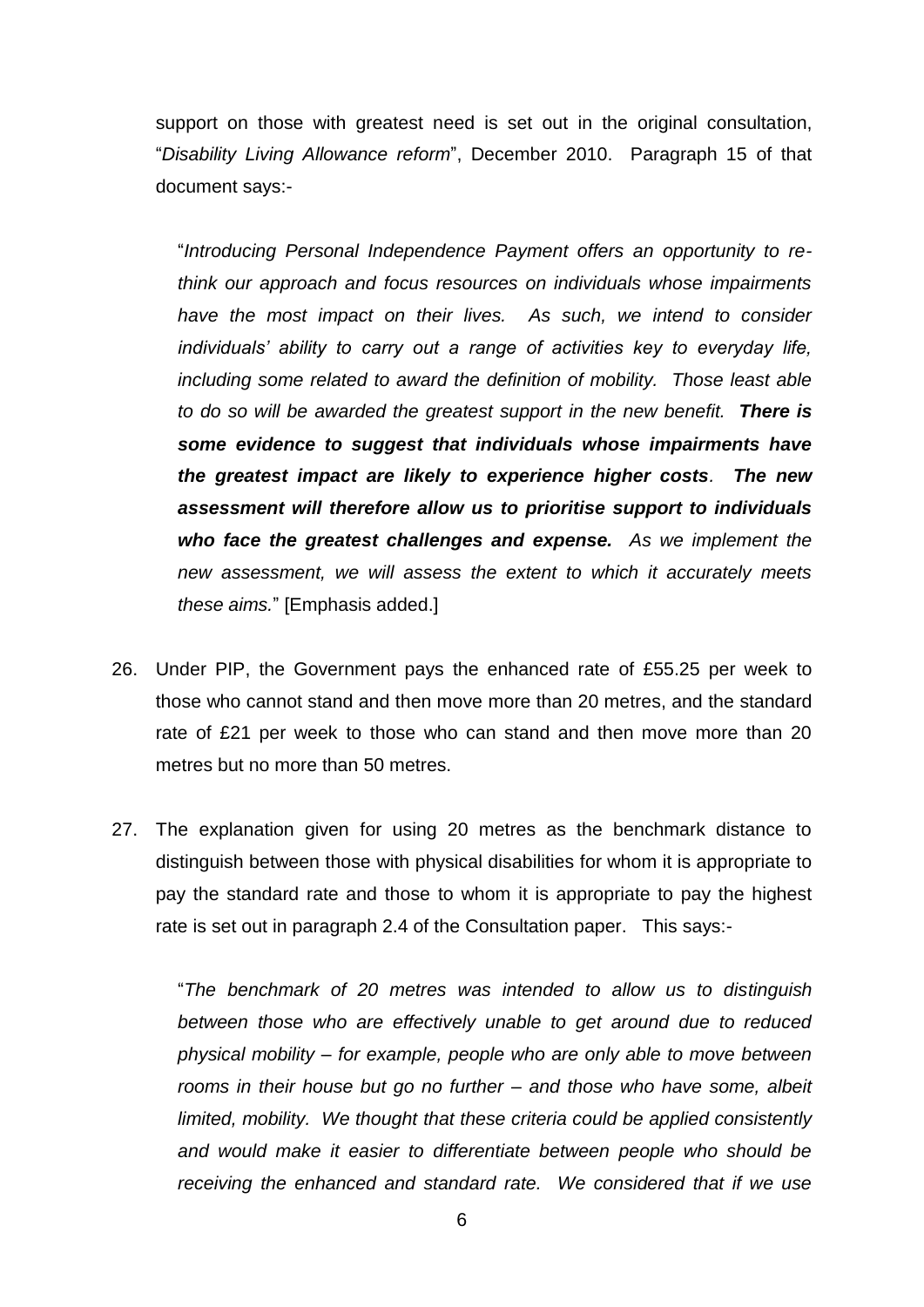*distances in the assessment criteria which are close together, practical differentiation might become harder, leading to more inconsistent outcomes.*"

- 28. This makes it clear that the intention is to differentiate "*between people who should be receiving the enhanced and standard rate*". [Emphasis added.] The objective of PIP is to provide a contribution to the extra costs faced by people with disabilities and long-term health conditions. Given this, the only rational basis for paying more to one group rather than another is that they are likely to have higher disability-related costs.
- 29. However, there is no evidence (or even assertion) in the Consultation document that an inability to move more than 20 metres gives rise to higher disability-related costs than an inability to move more than 50 metres.
- 30. We asked the DWP to provide an explanation for their selection of 20 metres as the appropriate distance to distinguish between the enhanced and the standard rates, and any relevant evidence on which they have relied. In response, we were provided with copies of three pieces of research<sup>4</sup>. We have considered each of these documents, but none provide any evidence that 20 metres is a differentiating benchmark for the purpose of identifying those who have higher disability-related costs.
- 31. Indeed, it is very difficult to think of any basic activity of daily living outside of the home where the ability to stand and move more than 20 metres but no more than 50 metres gives any greater level of functional independence without incurring any greater cost. It is unlikely to make access to public transport, shops, banking facilities, GP surgeries and so on without incurring the same extra disability-related costs as those who are unable to stand and then move more than 20 metres. Most people who cannot stand and then move 50 metres will effectively be housebound without extra assistance to move greater

1

 $4$  (1) Review of existing research on the extra costs of disability, Mike Tibble; DWP Working Paper No 21 2005; (2) Review of international evidence on the cost of disability, David Stapleton, Annie Protik and Crystal Stone; DWP Working Paper No 542 2008; (3) The impact of Disability Living Allowance and Attendance Allowance: Findings from exploratory qualitative research, Anne Corden, Roy Sainsbury, Annie Irvin and Sue Clarke; DWP Research Report No 649 2010.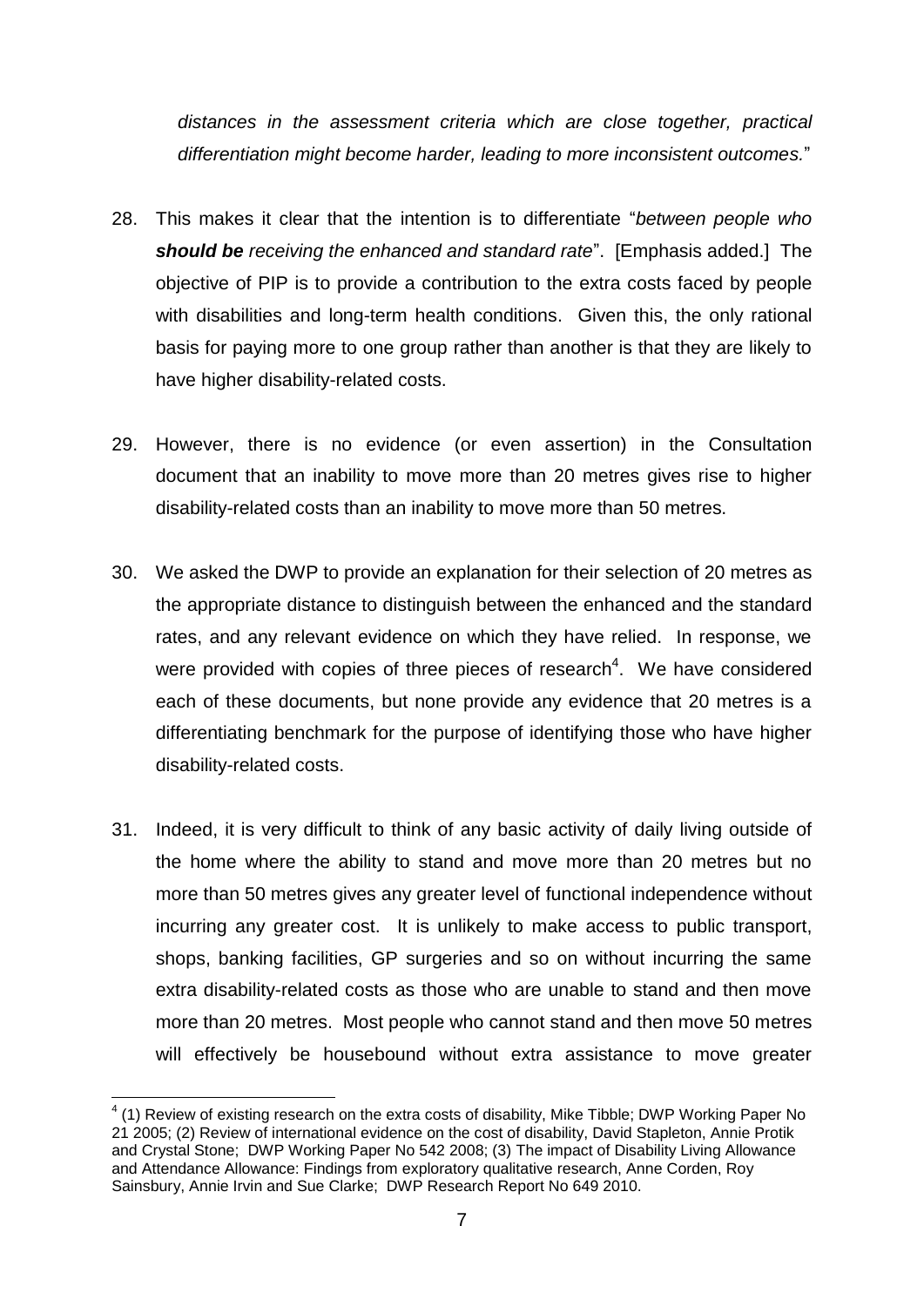distances. These issues are illustrated very well by our clients' own circumstances which are set out in paragraphs 51-71 below.

- 32. The suggestion that the reforms are intended to re-focus this benefit on those in greatest need cannot mask the fact that if a person is unable to move more than 50 metres they are clearly amongst the most physically disabled in our society with absolutely minimal functional independence. The Government itself acknowledged this in the explanatory note on the second version of the consultation criteria, saying that "*50 metres is considered to be the distance that an individual is required to be able to walk in order to be able to achieve a basic level of independence such as the ability to get from a car park to the supermarket*" 5 . [Emphasis added.]
- 33. In the guidance explaining the third draft of the assessment criteria, the Government repeats that view and, in addition, writes:-

"*20 metres is considered to be the distance that a claimant is required to be able to walk in order to achieve a basic level of independence in the home such as the ability to move between rooms.*" 6

But in introducing 20m as the relevant threshold distance for eligibility for the enhanced rate, what the Government appears to have overlooked is that what is being assessed is the ability to move *out of doors*. This is because the assessment is concerned with functional independence beyond the home. The ability to move around within the home is irrelevant. The relevant question and one which the Government has failed to ask itself - is whether 50 metres of mobility gives someone a greater level of functional ability out of the home without incurring additional costs than 20 metres of mobility.

<sup>1</sup> <sup>5</sup> Personal Independence Payment: second draft of assessment criteria: an explanatory note to support the second draft of the assessment regulations November 2011 – see page 61.

<sup>&</sup>lt;sup>6</sup> Personal Independence Payment: third draft of assessment criteria: Guidance explaining the proposed third draft of the assessment criteria to be used in the summer 2012 testing exercise 7 August 2012 at page 20.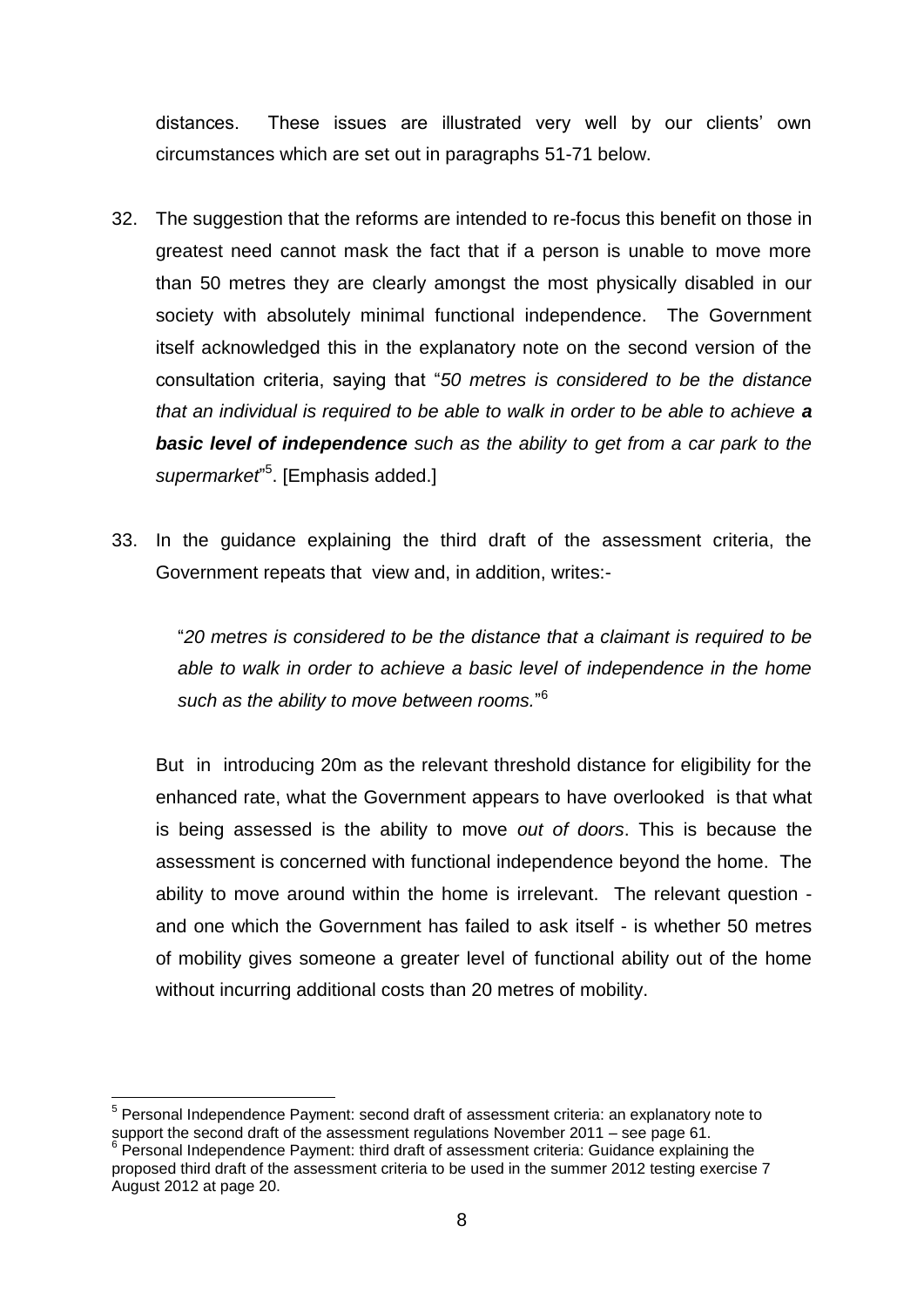34. Furthermore, it is noted that the benchmark of 20 metres was intended to allow a distinction to be made between those "*who are effectively unable to get around due to reduced physical mobility . . . and those who have some, albeit limited, mobility*". There is no material distinction to be made between the concept of being "*effectively unable to get around*", and being "*virtually unable to walk*". The DWP itself has operated a guideline that if someone cannot walk 50 metres they are "*virtually unable to walk*" for the purpose of DLA mobility eligibility. This is consistent with the case law in this area. In CDLA/608/94 the following guidance was given:-

"*…if a claimant is unable to cover more than 25 or 30 yards without suffering severe discomfort, his ability to walk is not 'appreciable' or 'significant'; or if the distance is more than 80 or 100 yards, he is unlikely to count as 'virtually unable to walk' . . . In the difficult ground in between, I for my part find helpful the approach of the Commissioner in case CM78/89 at paragraph 13, where he said that mobility allowance (as it then was) was never designed to – and does not – embrace those who can walk 60 or 70 yards without severe discomfort.*"

This approach is reflected in the Decision Maker's Guide at paragraph 61323. The Consultation document gives absolutely no explanation for now introducing a different and shorter threshold distance (20m) for identifying those who are effectively unable to get around, save as follows.

35. The only justification given is that if distances were used that were too close together, differentiation between those eligible for the enhanced rate and those eligible for the standard rate would become harder, leading to more inconsistent outcomes. However, this argument is built on the premise that 50 metres is the appropriate benchmark for the purpose of identifying those who should be compensated for their additional costs at the standard rate and the assumption that the ability to stand and then move even shorter distances gives rise to additional disability-related costs. No justification is given for using 50 metres as the appropriate benchmark now for the standard rate, whereas previously it had been used as the appropriate benchmark for the higher rate,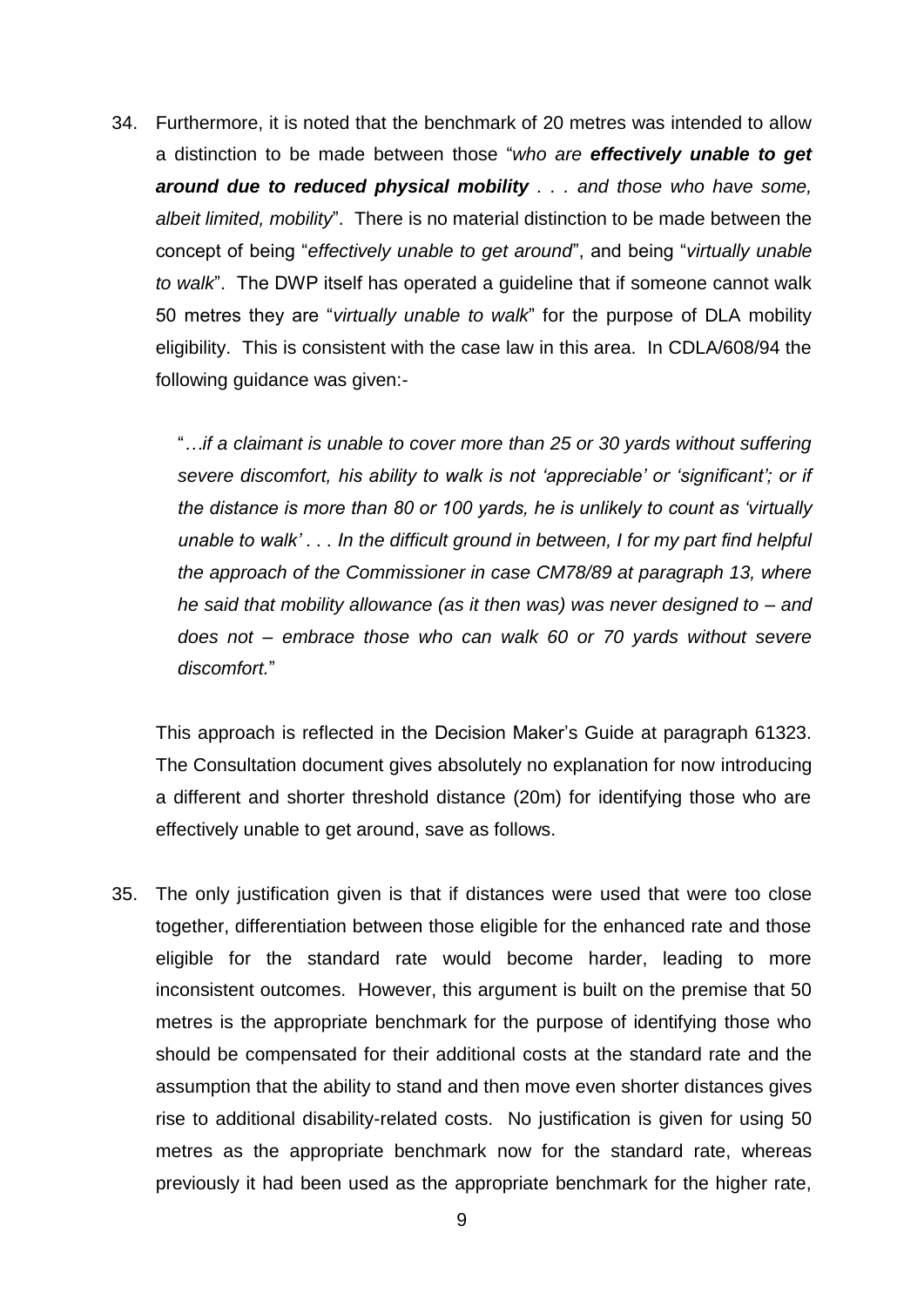and, as already set out above, no evidence is provided (and, certainly, it is not obviously the case) that the ability to move shorter distances generates additional costs.

36. 50 metres has been adopted as the significant benchmarking distance in many other contexts. These include the Department of Transport Guidance which recommends that seating in commonly used pedestrian areas, transport interchanges and stations should be provided at intervals of no more than 50 metres<sup>7</sup>, and disabled parking bays should be located no more than 50 metres away from the facilities they serve<sup>8</sup>. In short, even in physical environments which comply with these best practice guidelines, the challenges (and extra cost) faced by those who can stand and then move between 20 and 50m metres will be no less than those who can stand and then move 20 metres.

#### *Impact*

1

- 37. The most obvious impact of the current version of the *Moving around* activity is there will be a significant group who are currently eligible for the higher rate of the mobility component of DLA (because of the use of the guideline distance of 50 metres which is being reduced to 20 metres), who will no longer be eligible, and those who would have been eligible had the threshold distance remained the same.
- 38. The DWP's Research Report, 'T*he impact of DLA and Attendance Allowance*' found:-

"*. . . Among people who did not drive themselves, there was heavy reliance on getting lifts from other people and using taxi. ... Trips to the GP, the supermarket or the bank typically involved taxi fares of £5 - £50. Return fares to hospital appointments as high as £20 were described. These expenses came regularly; it was not unusual to have to make two or three* 

 $<sup>7</sup>$  Inclusive mobility: A guide to best practice on access to pedestrian and transport infrastructure;</sup> Department of Transport, December 2005 at para 3.4.

<sup>8</sup> Ibid at para 5.1. See also "*Accessible Train Station Design for Disabled People: A Code of Practice*", Department of Transport, November 2011 at D2 page 59.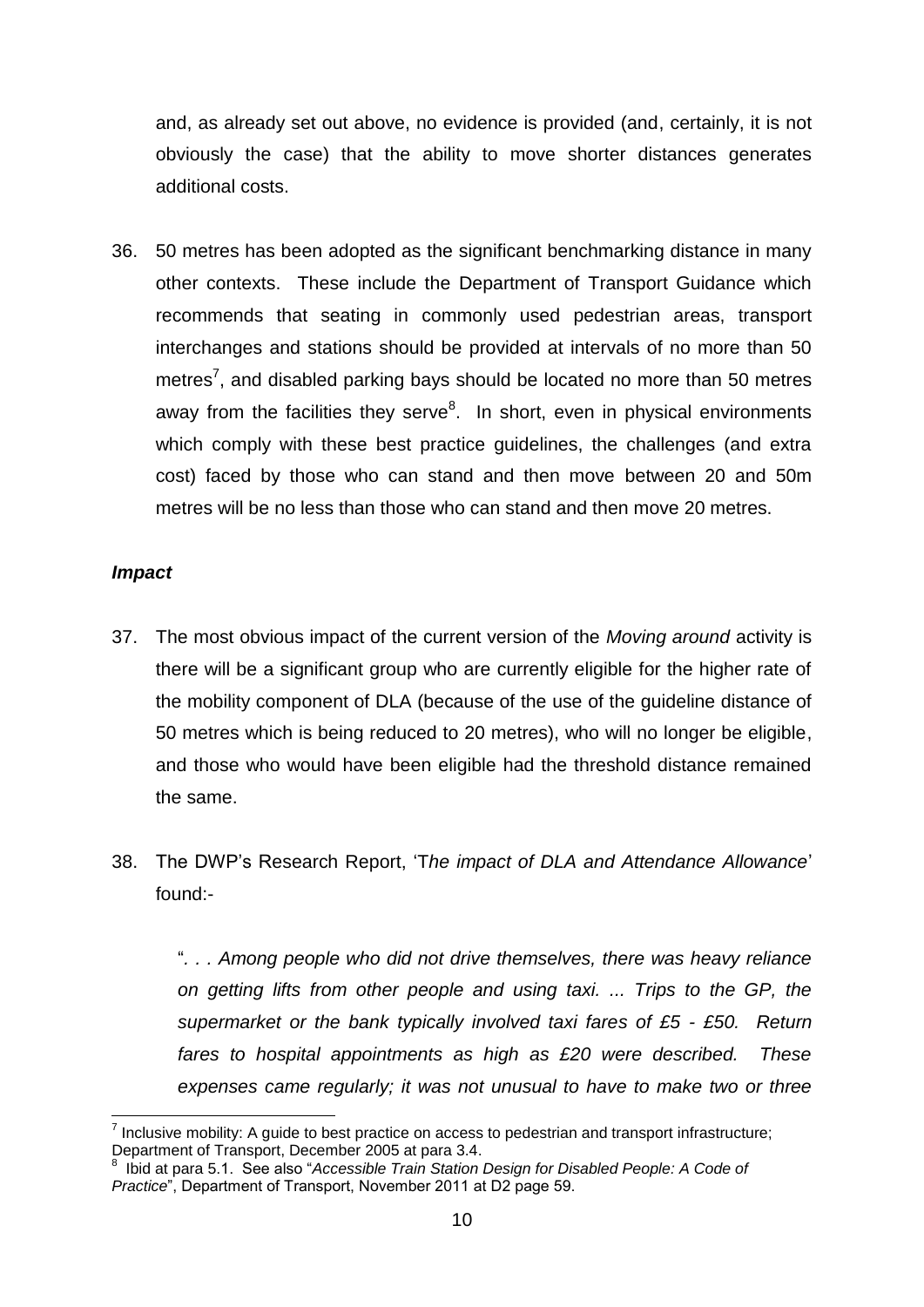*such essential trips a week, before adding in any taxi trips for social reasons such as going to church or a club.*" (Page 60.)

- 39. Access to a car not only brings a greater level of independence but reduces these kinds of costs considerably. It is acknowledged in the '*Review of existing research on the extra costs of disability*' that disabled people generally have lower incomes than non-disabled people (see page 3) and are less likely to be able to afford the expense of buying and running a car, let alone one that is suitable and meets their needs. It is significant that the research, *The impact of Disability Living Allowance and Attendance Allowance,* found that all DLA recipients with a vehicle had the benefit of the higher rate of the mobility component. (See page 60.) Without the higher rate payment, running a car will often be unaffordable for people with disabilities. Some of course use the Motability scheme (which is only available to those who have the higher rate of the mobility component) but others purchase privately.
- 40. The difference between the enhanced and standard rates is over £30 per week (see above). If reliant on taxis, it is easy to see how this sum could be taken up by one essential journey each week.
- 41. The loss of the higher rate of mobility component which will, specifically, remove access to the Motability scheme and, generally, make it very difficult for people with disabilities to run a car, will have a devastating impact on the level of achievable independence. The knock-on effects of that loss of independence cannot be over-stated.
- 42. The impact of a move from the enhanced to the standard rate will not only be increased levels of poverty as other resources are used to pay the additional costs of all the essential journeys, but increased greater social isolation with inevitable impacts on mental health.
- 43. This will inevitably impose greater financial burdens on both the NHS and social services authorities. The former will have the responsibility to respond to the higher levels of depressive illnesses. In addition, if patients are unable to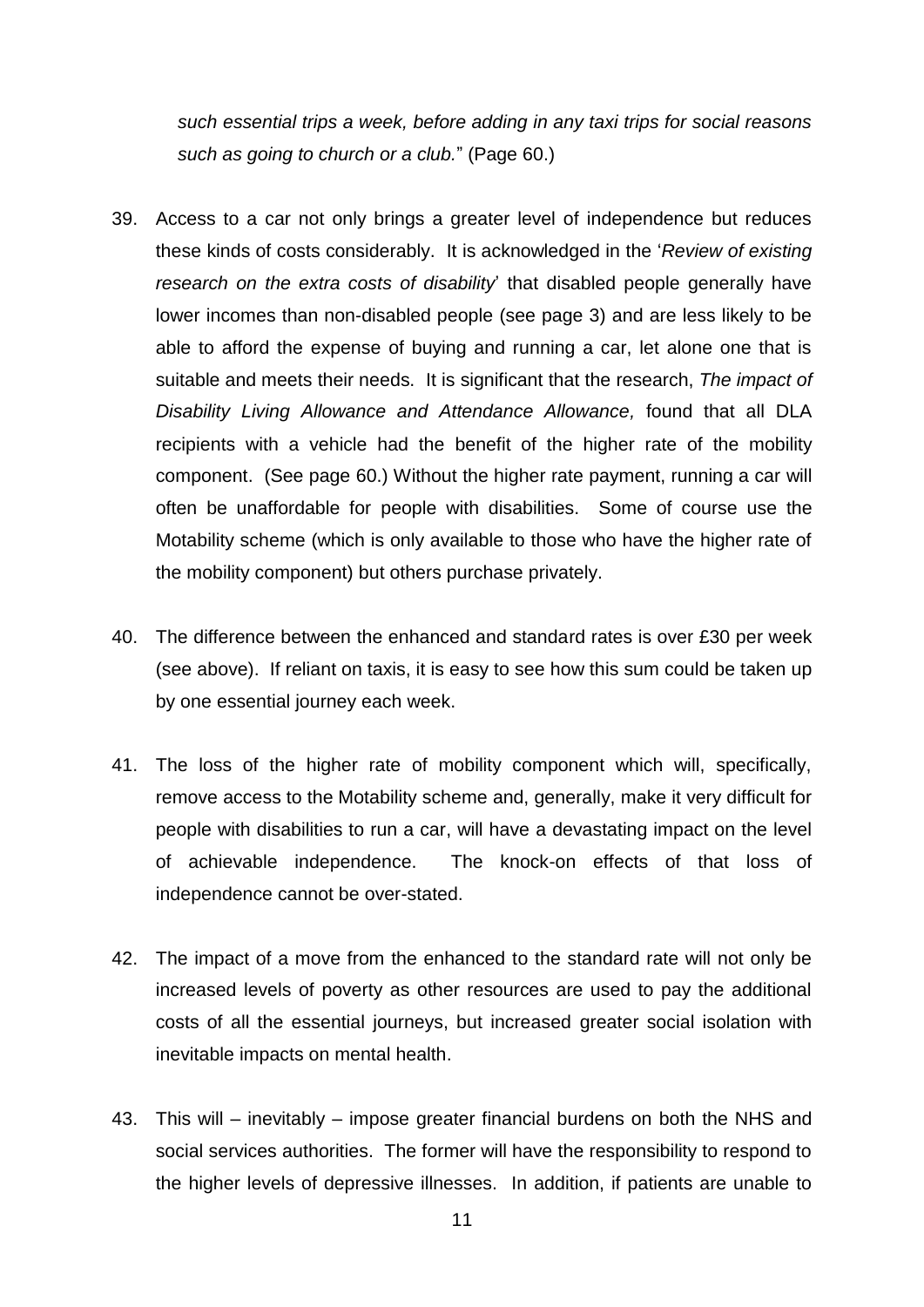transport themselves independently to NHS appointments, such as hospital appointments, because of the loss of their Motability vehicle, there will be additional patient transport costs. Social Services are required to meet eligible needs and, to the extent that an individual is unable to remain independent to carry out activities of daily living, their unmet needs will have to be met by these authorities.

- 44. Those who currently use the Motability scheme to run a car to enable them to travel to and from work may be able to access some help from the Access to Work scheme. However, it will be for the purpose of funding transport solely for the purpose of accessing work. For the majority of people who require such transport, it would be provided by taxi, which, as an expense incurred on a daily basis, is very likely to cost more in total per week than the higher rate of the mobility component. So, not only will the transfer from Motability to Access to Work reduce the individual's independence, but will do so at a greater cost to the public purse.
- 45. If a disabled person is unable to undertake daily activities of daily living themselves because of a reduction in their transport independence, this will increase the burden on unpaid family carers. This will inevitably lead to increased demands on local authority services, both carer services and services for the disabled person, such as respite (non-residential and residential). It will also increase the number of claimants for carer benefits, again, at the greater cost to the state.
- 46. With such additional costs to the public purse, the question of whether ultimately, there will be an overall financial saving to be derived from restricting eligibility for the higher rate mobility component must be addressed.
- 47. What is absolutely clear is that the raising of the eligibility threshold will directly and substantially increase the inequalities that people with disabilities already face. The inability to live everyday life in ways that most take for granted is the most fundamental inequality of all. We must not lose sight of the fact that we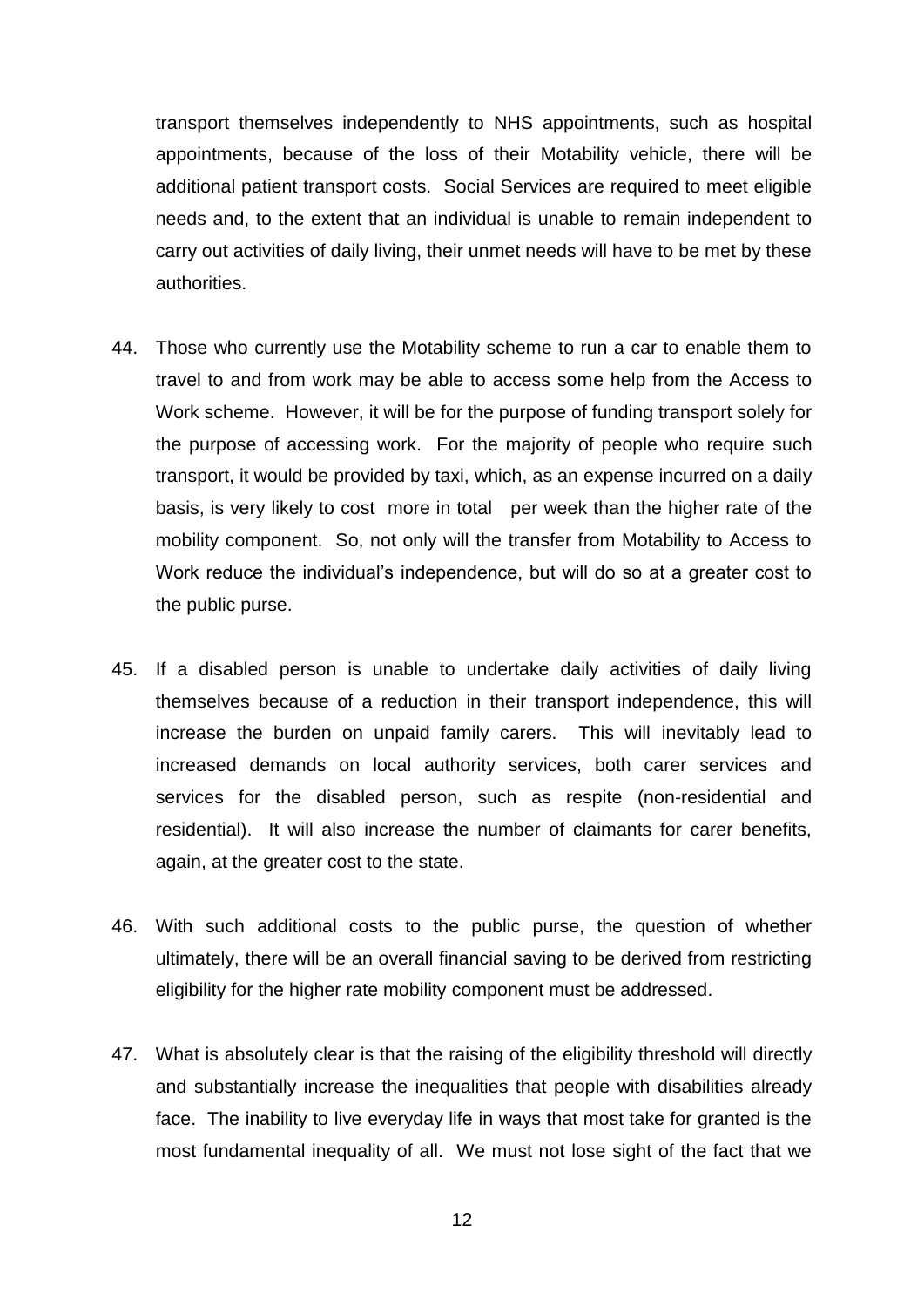are talking about a group of people who can move between 10 and 25 metres from their home, taking into account that they must return to their front door.

- 48. The impact will be on those with this level of physical disability and will clearly be so great that the Government needs to consider whether some alternative way of making the financial savings that it seeks can be found. We understand that 104,000 are projected to score 10 points on the Moving around activity by October 2015 and 33,000 8 points. Some of these will already be eligible for the higher rate by virtue of scoring points on the Planning a journey activity. If the 50m threshold were maintained as the appropriate distance for identifying those for whom it is appropriate to pay the higher rate, on the Government's own figures less than 140,000 additional enhanced rate claims would be in payment by October 2015. There is absolutely no evidence that the Government has calculated the cost of eligibility for this group for the higher rate of mobility component and compared it with the additional financial costs on the state, both central and local, of removing that eligibility. In the absence of an analysis of this kind, the Government is not in a position to make a judgment on whether the reform with an impact of this severity is justified.
- 49. We are, however, concerned that the Government is unable to adequately assess the impact of the current criteria. For the purpose of its limited impact assessment to date, it has used the data collected in face to face appointments with a sample of about 900 people. In response to a request for information we have been provided with a copy of the blank pro forma assessment document. This required the assessor to collect information for the purpose of applying the eligibility descriptors in their original draft form. The relevant threshold distance at that time was 50m and not 20m. The only distance in the training manual for G4S assessors (which has also been disclosed), used by way of example to illustrate the approach to be used, was 50m. The Department has refused to disclose the full completed assessments for the sub-sample of 99 (used to assess reliability of the proposed descriptors) on the ground that sufficient information would be disclosed to allow someone who knows the individual concerned to identify them, and also on the ground of confidentiality. The Department has also refused to disclose one page of each

13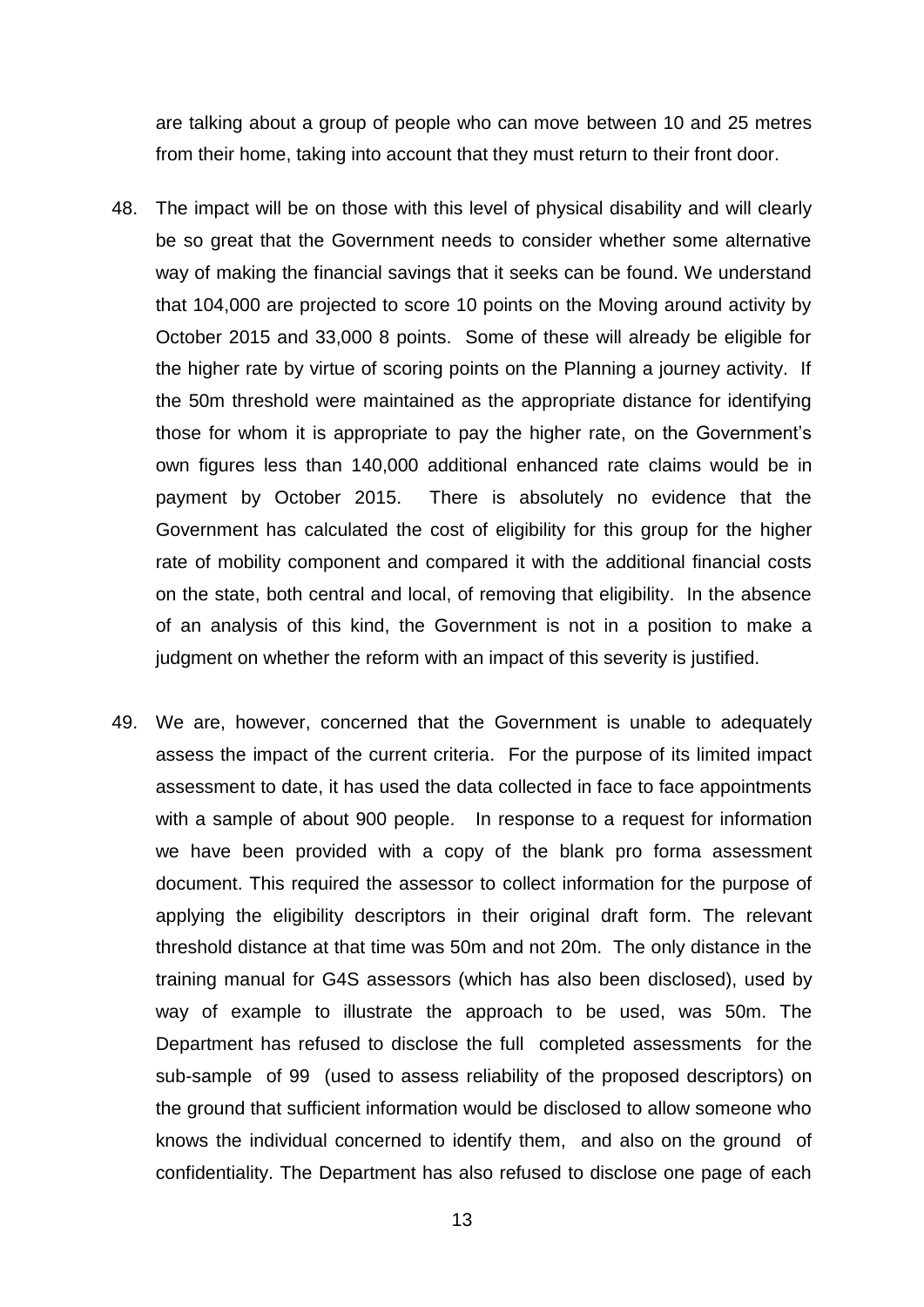of those assessment (which would exclude the bulk of the personal information about the individual used) which recorded, in each case, the assessor's reasons for selecting the particular Moving around descriptor in that assessment. The reason given was that "*in some cases"* the individual could still be identified. However, for those cases where it would not do so, the material has not been disclosed. The failure to disclose this information has made it very difficult to respond on the impact of aspect of the consultation which is an issue that consultees have been expressly invited to address.

#### *Our clients' circumstances*

50. The majority of the potential impacts identified above are evidenced in our clients' particular circumstances, but there is nothing exceptional about their circumstances – they merely illustrate the position of people with their level of mobility restrictions if they are not eligible for the enhanced rate under the new scheme.

#### **Ms T**

51. Our client, Ms T has a number of debilitating health conditions which severely limit her mobility. She has fibromyalgia, curvature of the spine causing constant lower back pain, achilles tendinopathy (a genetic and chronic condition that affects the achilles tendons and ankles), arthritis (in ankles, knees and hips), asthma and chronic fatigue syndrome. She lives in a one bedroom bungalow owned by a housing association and is in receipt of the higher rate of the mobility component of DLA. She moved to her current accommodation when her mobility deteriorated to such an extent that she found it very difficult to continue to live in her flat which could only be accessed via 15 steps and then a path. On moving into her current home, she was assessed by an occupational therapist, and a number of aids were supplied and adaptations made to enable her to live there.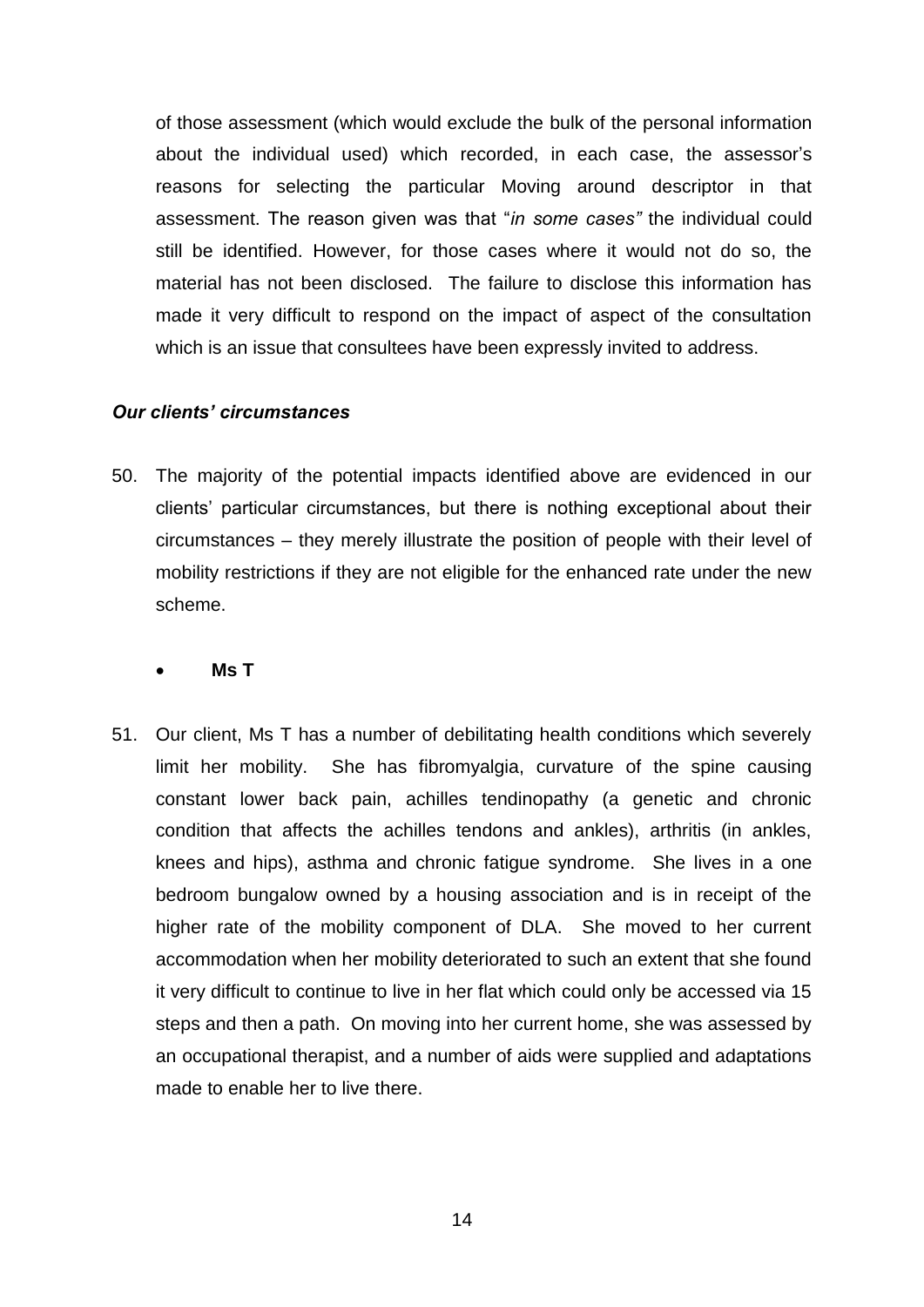- 52. Ms T uses the high rate mobility component of her DLA to lease a car using the Motability scheme. She describes this car as being her "*life-line*", and cannot imagine how she would survive without it.
- 53. Ms T's nearest bus stop requires walking nearly 10 minutes walk up a hill. There is a small local shop, but again that is an uphill walk of about double that distance.
- 54. Ms T does as much shopping as possible online, but needs to go shopping once a week for various fresh ingredients, and for other household items about once a month. She has checked with her local taxi firm who would charge about £9 for a return journey to the local supermarket, and £12 into the nearest town centre. Even if Ms T could get to the bus stop and use the bus, she would not be able to carry shopping. She uses a walking stick outside of her house, and when the pain is worse, crutches.
- 55. Ms T goes to church each week. This is very important to her. Even if she could access the bus stop, it would be a two-bus journey with a change in between. A return taxi fare would be over £13.
- 56. In short, one taxi journey to shop, and one taxi journey to church each week would cost approximately the equivalent (if not more than) the standard weekly rate of the PIP mobility component.
- 57. This does not take account of the numerous and various journeys which have to be undertaken to be independent in daily live. For Ms T these include the following, the return taxi journey for which is indicated:-

GP £9 Local hospital £14 Dentist: £12 Podiatry £9 Optician: £9 Hairdresser: £13 Participation in hobby using equipment available at her church: £13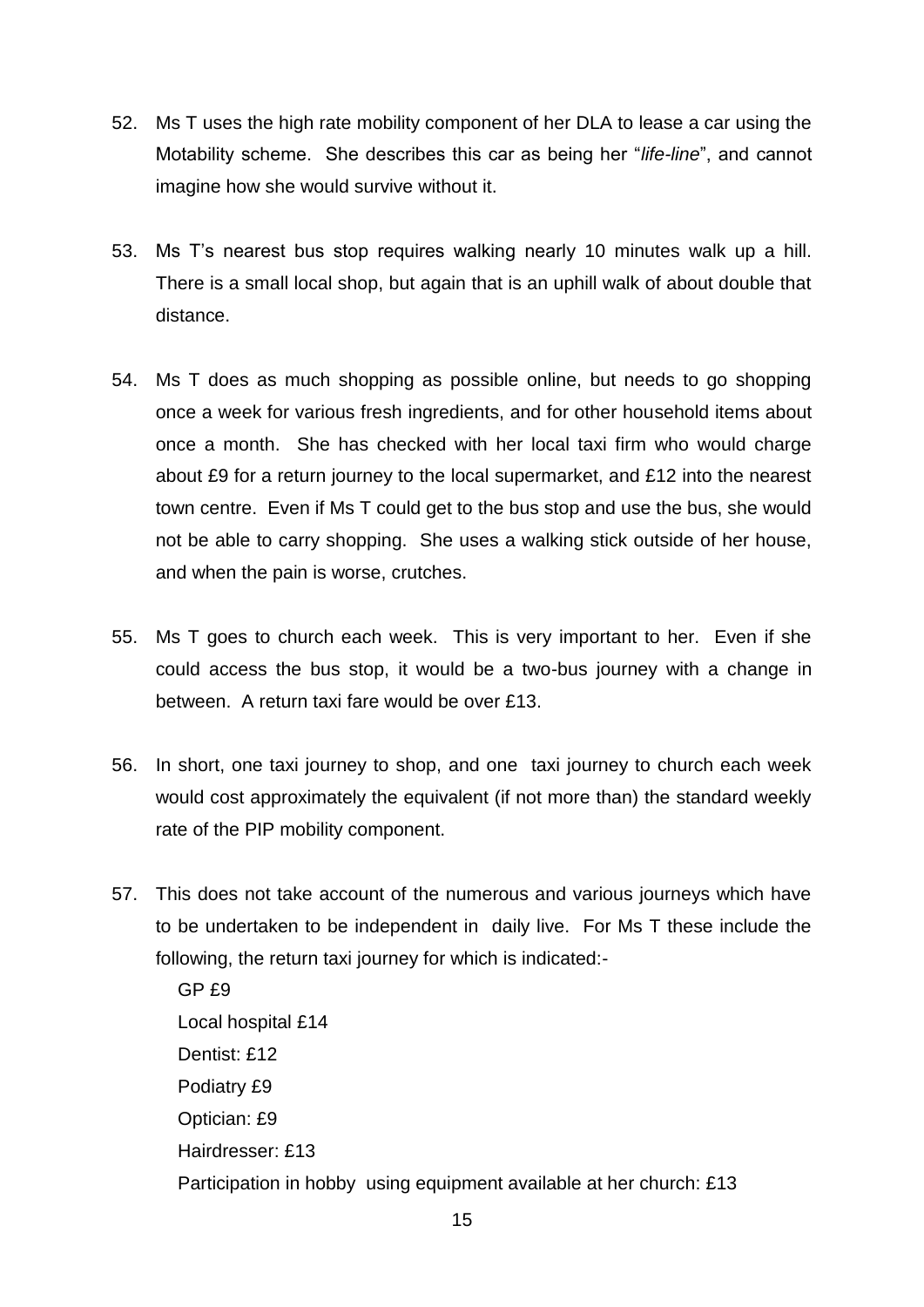- 58. There are some journeys which our client believes that she may find so difficult that they might prove impossible to do without a car. She currently regularly visits her stepmother in Surrey, and her aunt in Twickenham. She believes that she would find the change of train at Waterloo Station very difficult, but if this obstacle were overcome, there would be taxi fares to and from her local train station each requiring £13 for the return journey and taxi fares between the destination station and her step-mother's or aunt's home. .
- 59. What is absolutely clear is that Ms T's life would become very restricted indeed if she were unable to run a car. She can only afford to do so with the high rate of the mobility component which she uses for the Motability scheme. She is already taking medication for depression and, unsurprisingly, finds that the more she stays at home the worse her depressive illness becomes. Her GP has advised her to go out and meet people as much as possible. In response to this advice, she uses her car to visit local places of interest when she feels able to do so. She has expressed her serious concerns that without her car, she will become very isolated which will, inevitably, impact on her mental health.

#### **Steven Sumpter**

- 60. Mr Sumpter is 34 years of age and at his final year at university in 2000 suffered with post-viral fatigue syndrome. Although he worked following university, his health deteriorated and he was diagnosed in 2005 with ME. An improvement in his health allowed him to work again until 2010 when he suffered a total relapse. Mr Sumpter has been undergoing further investigations recently and has been advised that his correct diagnosis is, in fact, ME but an inherited genetic disorder (mitochondrial disease) which causes dysfunction in the system which generates energy for cells in the body.
- 61. Mr Sumpter has been awarded the high rate of the mobility component and leases a car using the Motability scheme. He has a self-propelling wheelchair which he uses when he is travelling in the car, but, because he cannot propel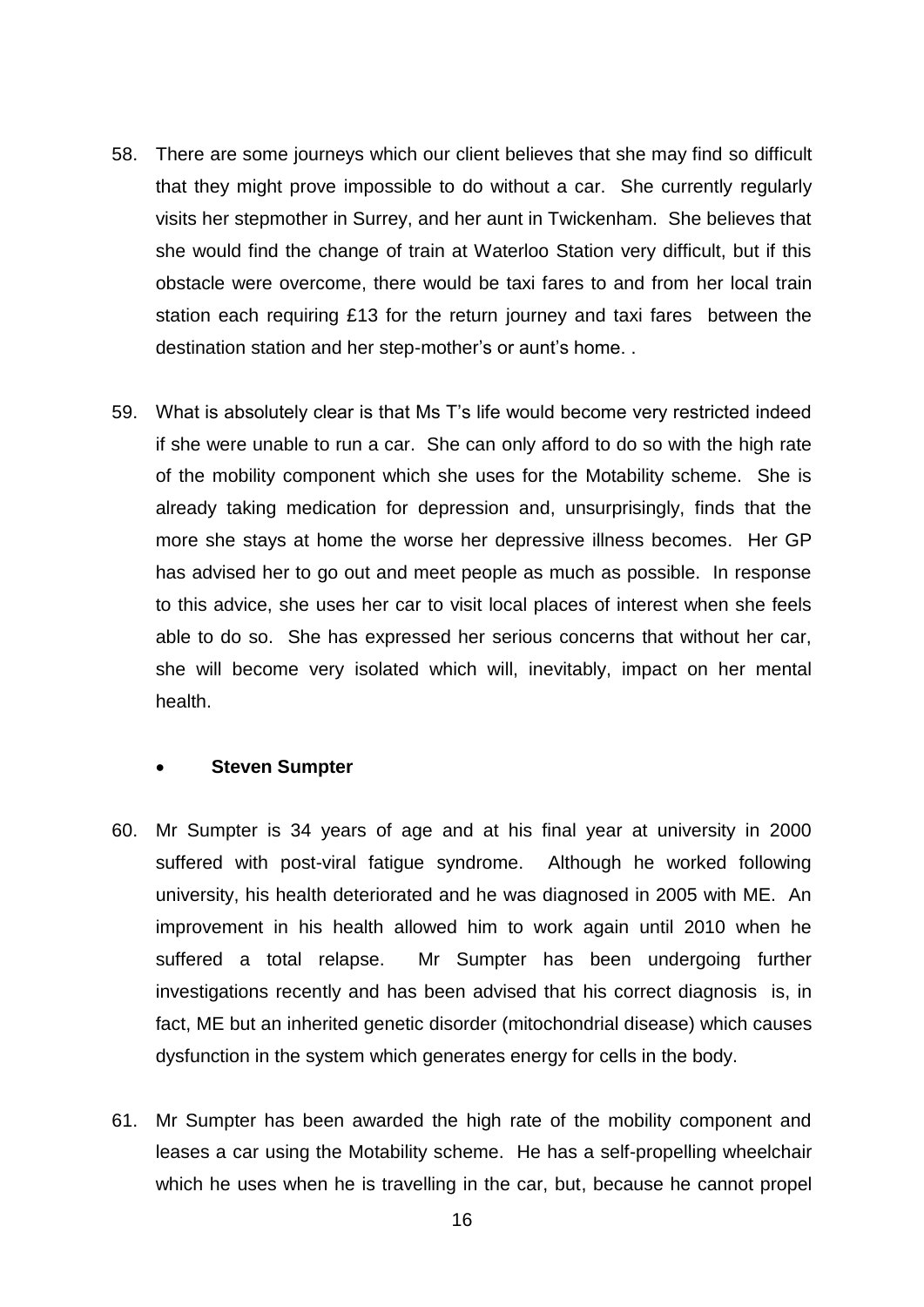himself very far, he has to be able to park close to his destination. He also purchased, an old powered wheelchair second hand which he uses, when possible, to mobilise in the local area. He can only do so when he is well enough and when he is confident that the route to be taken is suitable and accessible, for example that there are dropped kerbs where required, and the surfaces of the pavements are good. He can walk short distances with the aid of a stick.

- 62. The nearest bus stop to his home is a few hundred metres away (0.2 miles). On a very good day, Mr Sumpter is able to take his powered wheelchair to the bus stop and use the bus if he is intending to travel into Evesham. The buses to Redditch which also stop at the bus stop are not always wheelchair accessible. However, as explained above, Mr Sumpter can only use this means of transport if he is confident that he can reach his destination at the other end both in terms of his energy levels, and the accessibility of the route for a wheelchair. If he were without a car, the taxi fare to and from Evesham would be in the region of £20. The standard rate of the mobility component would fund one such journey a week and nothing more.
- 63. Mr Sumpter cannot reach the supermarket where he and his wife shop by bus because there is no bus that goes there from his home. If he did not have the car, he would either have to pay a taxi to take him (the return journey to one local supermarket is £24 and the other £16) or he would not be able to undertake even this basic activity of daily living. He would have to rely on his wife to do all their shopping, in addition to all the tasks that she currently undertakes as his main carer. An Increase in her caring responsibilities would not be sustainable without the provision of respite care.
- 64. In any event, there are many other basic activities which his wife cannot undertake for him. Mr Sumpter needs to attend his dentist, his optician and his barber all in Evesham and, as indicated above, each return journey by taxi would be in the region of £20.

17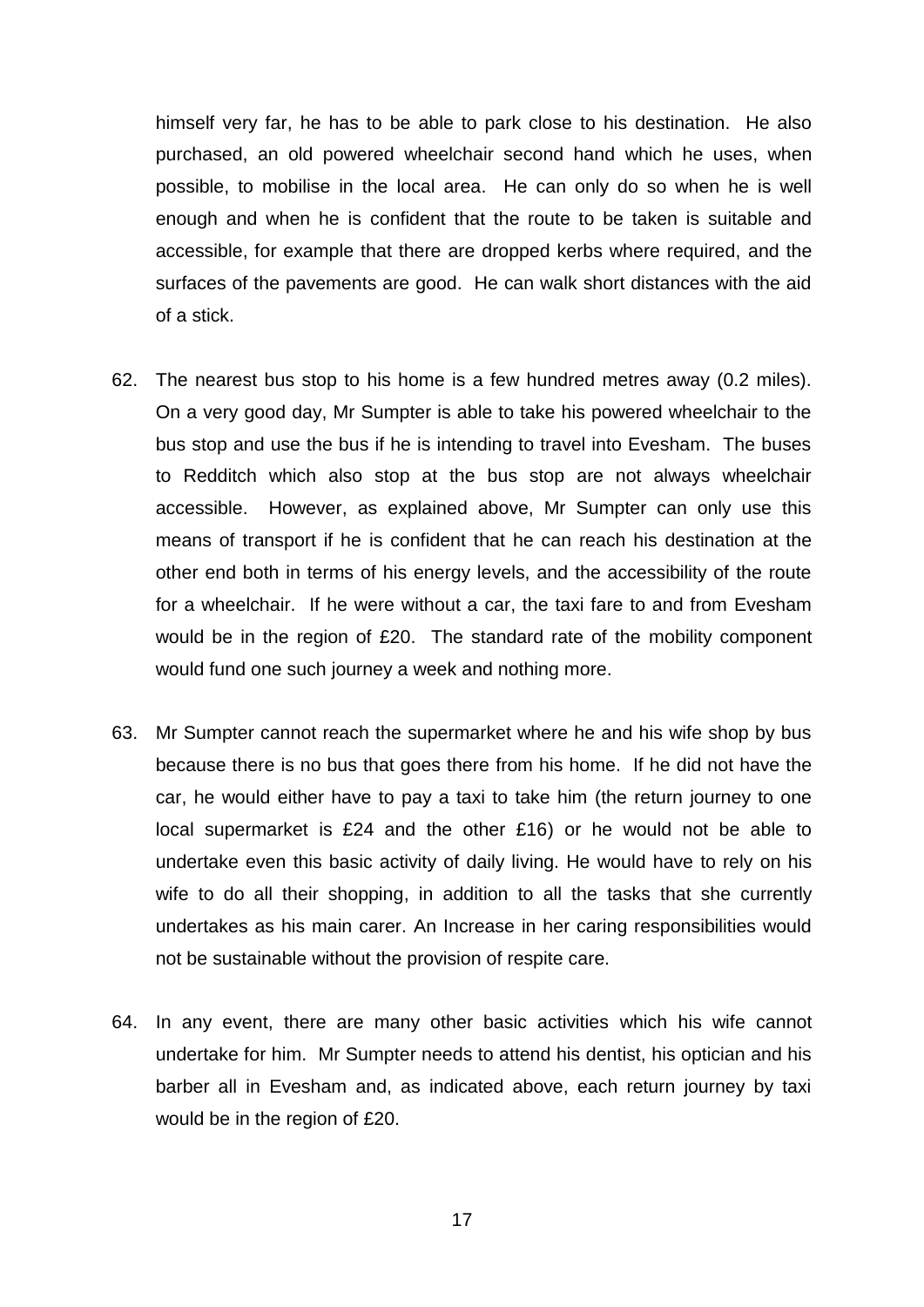- 65. Mr Sumpter also has to see his GP. The frequency varies. It is currently about once every two months, but only a year ago he had appointments every 3 or 4 weeks. This taxi fare is in the region of £20.
- 66. He has recently been attending Worcester Hospital which has been investigating the cause of his diabetes and has identified his new diagnosis. He has been told that it is likely that he will be referred to a hospital in Oxford which specialises in this condition. A return journey in the taxi to the train station would be £20, or he would have to rely on NHS patient transport.
- 67. Mr Sumpter does suffer with depression. In the past, when he was bedbound for 6 months, he felt suicidal, and was referred to a psychiatrist. He tries very hard to maintain relationships with friends and relatives, and to participate in local events, all of which, he knows, have a positive effect on his mental health. He is very concerned that if he were to lose the high rate of the mobility component and he no longer had access to a car (which he certainly would not, because he would not be able to afford it), his life would be so restricted that his mental health would deteriorate.

#### **Kim Storr**

- 68. Ms Storr is 53 years of age and lives in a one bedroom ground floor flat. She suffers from numerous health problems including rheumatoid arthritis (which affects her hands, knees and feet) liver disease (primary bilary cirrhosis), chronic fatigue (including fatigue as a result of her liver disease) and symptoms of osteoporosis. Prior to her health problems, she worked as a nurse on an acute psychiatric ward, and, following redundancy, worked in various other jobs, but, in 2000, she reached the point where she could no longer work.
- 69. Ms Storr used her high rate mobility DLA award to purchase a car, but did not use the Motability scheme. However, she has difficulty operating the handbrake now, and cannot use the car at the moment.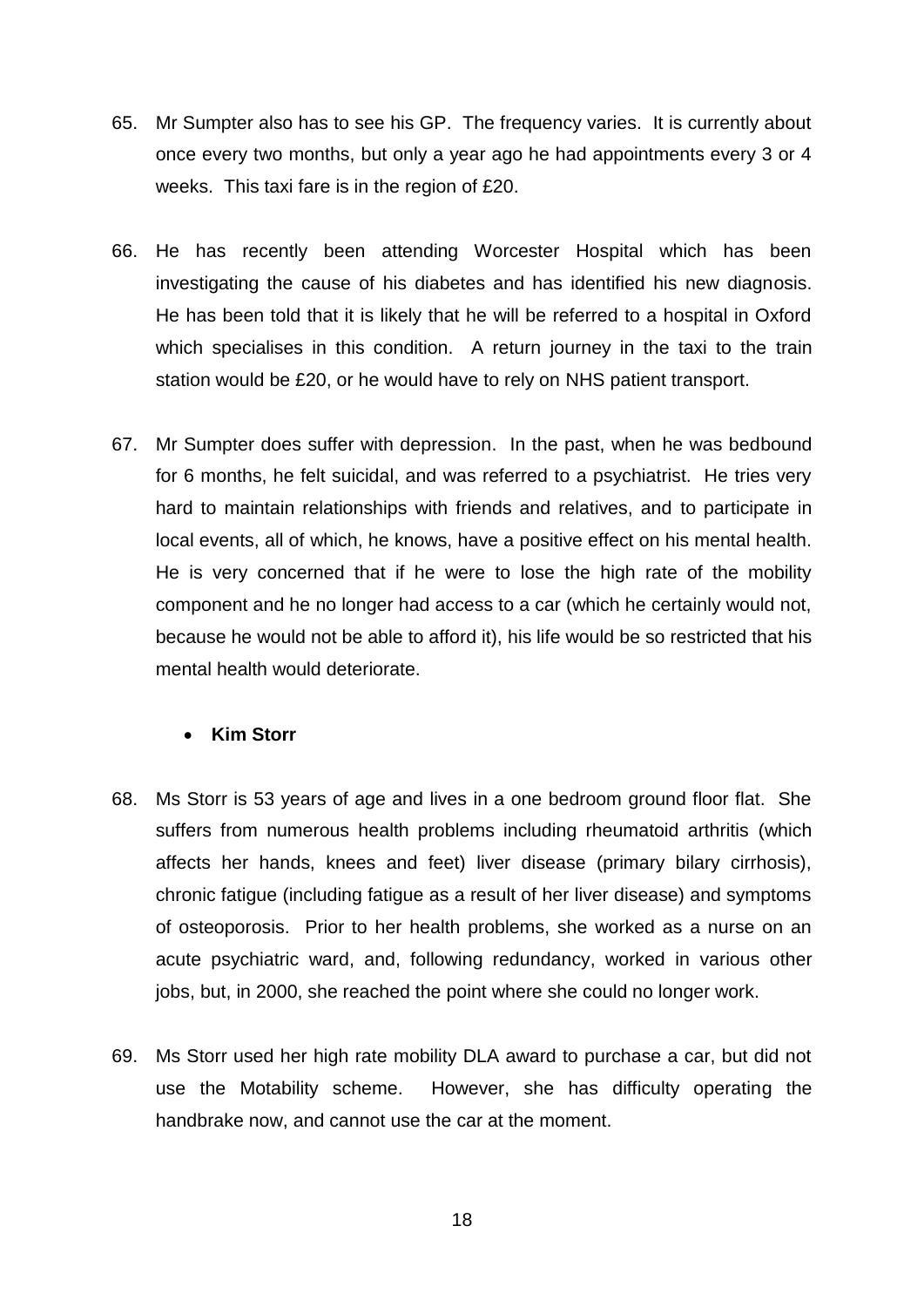- 70. Ms Storr uses crutches when she goes outside but cannot move far. The bus stop is about a 5 minute walk away on a slight incline. Ms Storr finds it too difficult to travel by public transport.
- 71. At the moment Ms Storr is very reliant on a friend to give her a lift to go shopping or attend medical appointments. If this were to breakdown she would be almost entirely dependent on taxis. Ideally she is need of an adapted vehicle through the Motability scheme, but does not feel able to make that change at the moment, because of the uncertainty of continuing eligibility. She, therefore, finds that she is becoming more and more restricted to her home which she knows impacts on her confidence and her wellbeing which makes it even more difficult for her to get out and about.

#### *Summary*

- 72. The government has raised the eligibility threshold for accessing the enhanced rate of the mobility component of PIP for those with physical disabilities.
- 73. The purpose is to contribute to the overall objective of reducing the number of people eligible for PIP compared with DLA.
- 74. The Government committed to undertaking this exercise in a way that targets this financial assistance on those who need the greatest help to live independently.
- 75. The expectation is, therefore, that where the eligibility threshold for the highest rate of mobility component has been raised, this payment will be made to those who have greater disability-related costs.
- 76. However there is no evidence that those who can stand and then move no more than 20m have any greater disability-related mobility costs than those who can stand and then move no more than 50m. Indeed, it is commonsense